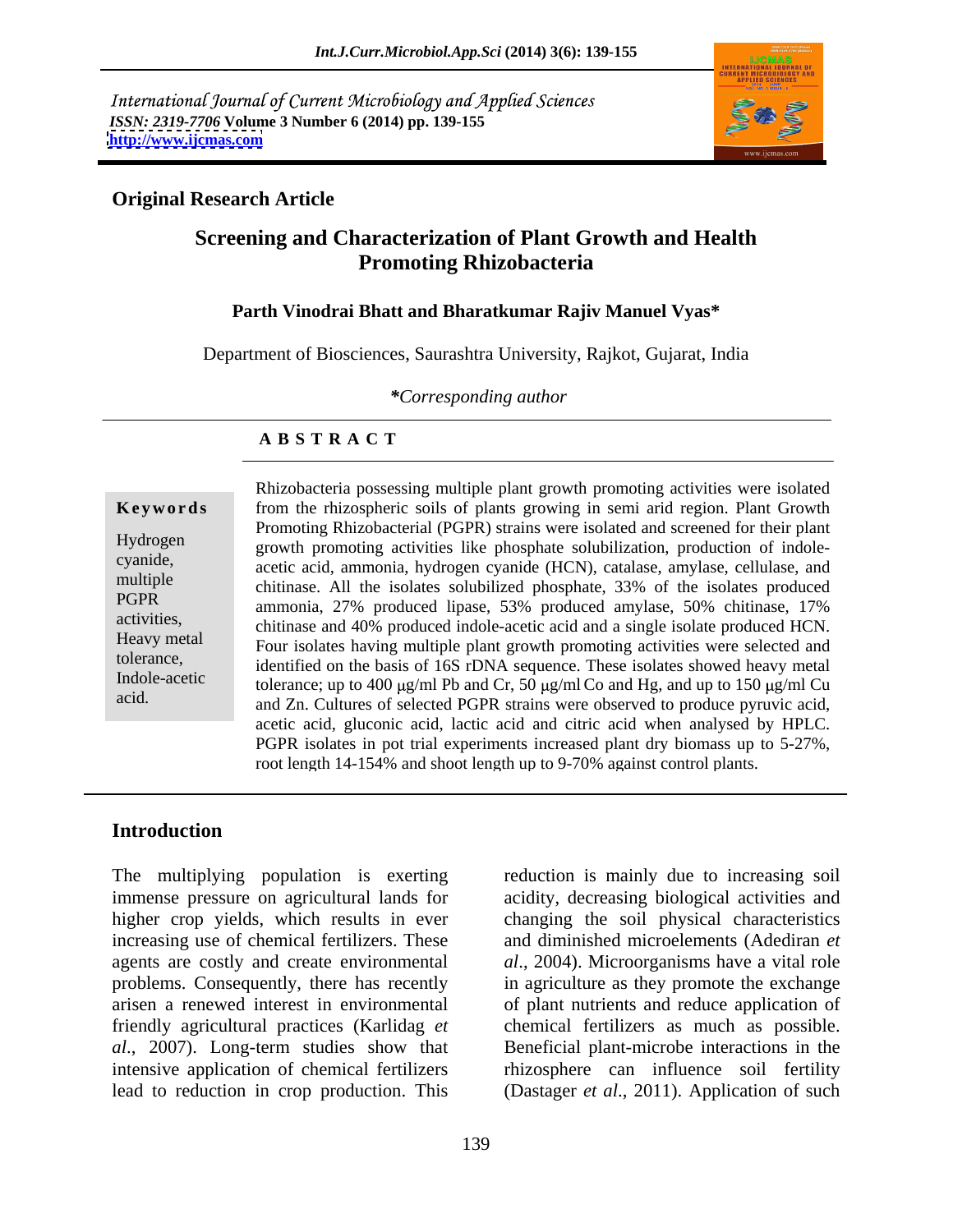microbes as a biofertilizer may contribute to need to isolate endogenous strains which can minimize the use of expensive fertilizers which can lead to create change in soil physiology (Serpil, 2012). Plant growth plant species and confer beneficial effects, pathogenic fungi, bacteria, viruses and nematodes (Kloepper *et al*., 2004). In the roots of plants and stimulate growth and 2006). When microbes are used to promotion is mediated by antibiotics or improve phytoextraction activities by siderophores produced by PGPR that 1986; Sivan and Chet, 1992). Whereas, Direct promotion of growth by PGPR including production of metabolites that Several studies have reported that the enhance plant growth such as auxins (Ali *et*  influence of PGPR is sometimes crop or *al*., 2010), cytokinins, gibberellins and niche specific or their benefits are limited through the solubilization of minerals (El- due to the climatic variability and Hadad *et al*., 2010). Phosphate solubilizing inconsistency of soils (Khalid *et al*., 2004; bacteria have been shown to enhance the Wu *et al*., 2005). Therefore, in the present solubilization of insoluble P compounds investigation attempts were directed towards through the release of organic acids and phosphatases (Sharma, 2005). Organic acid phosphatases (Sharma, 2005). Organic acid number of traits associated with the plant production is the main mechanism by which growth promoting ability under *in vitro* phosphate solubilizing bacteria mobilizes P from sparingly soluble phosphate (Khan *et al*., 2007). **Materials and Methods**

A considerable number of bacterial species from the rhizosphere have been isolated and has been assessed (Kloepper *et al*., 1989; tolerance to heavy metals (Zhuang *et al.*, incubated at 30°C for 48 h. A total of 30<br>2007; Glick, 2003). There is a profound different colonies were isolated on nutrient

tolerate environmental stresses like salinity, temperature, pH, and heavy metals.

promoting rhizobacteria (PGPR) of many Promotion of plant growth by bacteria is such as increased plant growth and reduced Babalola *et al*., 2007; Babalola, 2010), and susceptibility to diseases caused by plant more recently PGPR have been successfully rhizosphere, only 1-2% of bacteria promote communities have the ability to sequester plant growth (Antoun and Kloepper, 2001). heavy metals and thereforemay also be Plant growth promoting bacteria are the useful in bioremediating contaminated soils natural potential resource which colonize (Hallberg, and Johnson, 2005; Umrania, yield directly and indirectly (Afzal and bioremediate a contaminated site, plant- Bano, 2008) Indirect plant growth associated bacteria can be potentially used to decrease or prevent the deleterious effects of transport of heavy metals, and nutrients as plant pathogenic microorganisms (Leong, well, by reducing soil pH and releasing well documented (Reed and Glick, 2004; used to reduce plant stress in metal contaminated soils. Some microbial  $2006$ . When microbes are used improve phytoextraction activities by altering the solubility, availability, and chelators (Ma *et al*. 2011).

> selection of microbes exhibiting the highest conditions.

# **Isolation**

their efficiency for improving plant growth Plants growing in rocky terrains, agricultural Amor *et al*., 2008). However, fewer reports uprooted gently and soil attached to the have been published on PGPR as elicitors of roots was removed followed by preparation tolerance to abiotic stresses, such as drought, of serial dilutions. Dilutions were spreaded salt and nutrient deficiency or excess, and on nutrient agar and the plates were farms and on concrete structures were incubated at 30°C for 48 h. A total of 30 different colonies were isolated on nutrient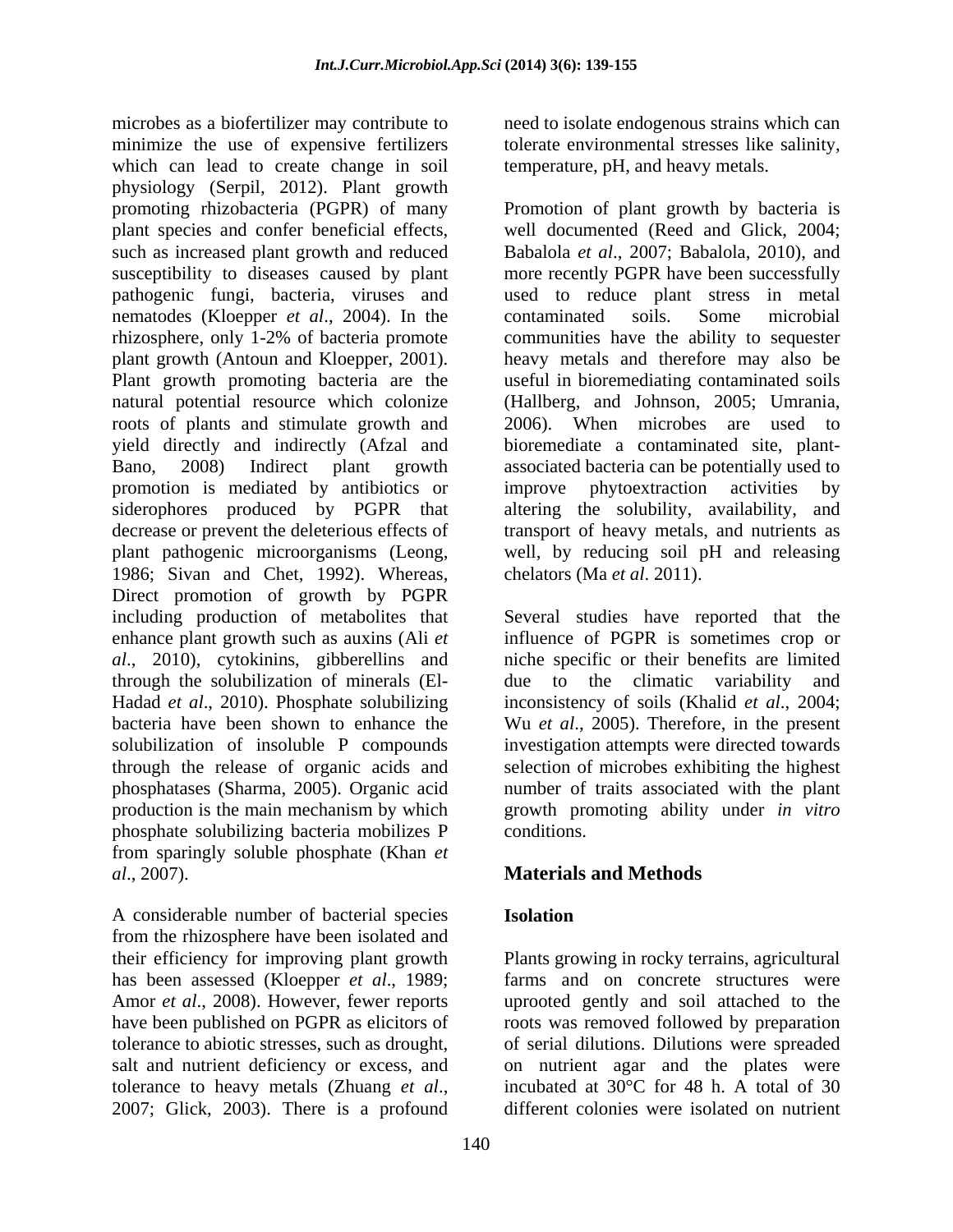agar (NA) and isolated in pure by repeated estimated by Vanado-molybdate method culturing and maintained in 20% glycerol at (Gulati *et al*., 2008), and pH of the medium -4°C temperature. Potential isolates were screened and selected on the basis of halo zone produced in Pikovskaya agar (Pikovskaya, 1948). Strains were assessed

Bacterial isolates were grown in tubes rpm). The cultures were centrifuged at 3000 containing 3 ml Nutrient broth (NB) and rpm for 30 minutes. The supernatant (2 ml) incubated overnight at 30ºC on shaker (120 was mixed with two drops of *o*-phosphoric rpm). Cultures were centrifuged at 10,000 acid and 4 ml of Salkowski reagent (50 ml, rpm for 10 min and washed with 1 ml sterile 35% of perchloric acid, 1 ml 0.5 M FeCl<sub>3</sub> 0.85% NaCl to remove free Pi present in solution). Development of pink color medium. The bacterial pellet was re- indicated IAA production and  $A_{530}$  was suspended in 1 ml of 0.85% NaCl and was recorded. used as inoculum in the experiments.

# **Qualitative Phosphate solubilization**

the isolates was evaluated by growing their ability to produce change in color of ammonia production (Cappuccino and methyl red pH indicator (added at a concentration of 0.03%), from yellow (pH 8.0) to red (pH 5 or below) on Pikovskaya Production of HCN agar plates.

ml of National Botanical Research Institute sodium carbonate in 0.5% picric acid was in 150 ml Erlenmeyer flasks, and incubated for 7 days on shaker (120 rpm) at 30°C. rpm for 10 minutes, and the Pi content in the supernatant was spectrophotometrically

was determined.

# **Indole acetic acid Production**

for colony morphology, Gram reaction and Indole acetic acid produced by bacteria was biochemical characterization. determined as described by Brick et al. **Inoculum preparation** example a series a grown in NB amended with tryptophan (100 (Brick *et al*., 1991). Bacterial cultures were  $\mu$ g/ml) at 30°C for 48 h on shaker (120 35% of perchloric acid, 1 ml  $0.5$  M FeCl<sub>3</sub> recorded.

# **Production of ammonia**

Primary phosphate solubilizing activity of water. 1% inoculum was added to 5 ml of microorganisms on Pikovskaya's agar for 72 72 h at 30 $\degree$ C. Nessler's reagent (0.5 ml) was hours at 30°C. Bacterial isolates that added in each tube. Development of brown produced organic acids were identified by to yellow color was a positive test for Bacterial isolates were grown in peptone peptone water in each tube and incubated for ammonia production (Cappuccino Sherman, 1992).

# **Production of HCN**

**Qualitative Phosphate solubilization** hydrogen cyanide by adapting the method of Quantitative estimation of P solubilization amended with glycine (4.4 g/l) and bacteria was carried out, by inoculating 1 ml of were streaked on modified agar plates. bacterial suspension  $(3 \times 10^7 \text{ cfu/ml})$  in 50 Whatman filter paper no.1 soaked in 2% Phosphate (NBRIP) broth (Nautiyal, 1999), placed at the inner surface of the lid of the Cultures were then centrifuged at 10,000 Development of orange to red color Isolates were screened for the production of Lorck (Lorck, 1948). Briefly, NA was Whatman filter paper no.1 soaked in 2% sodium carbonate in 0.5% picric acid was Petri plate. Plates were sealed with parafilm and incubated at  $30^{\circ}$ C for 4 days. indicated HCN production.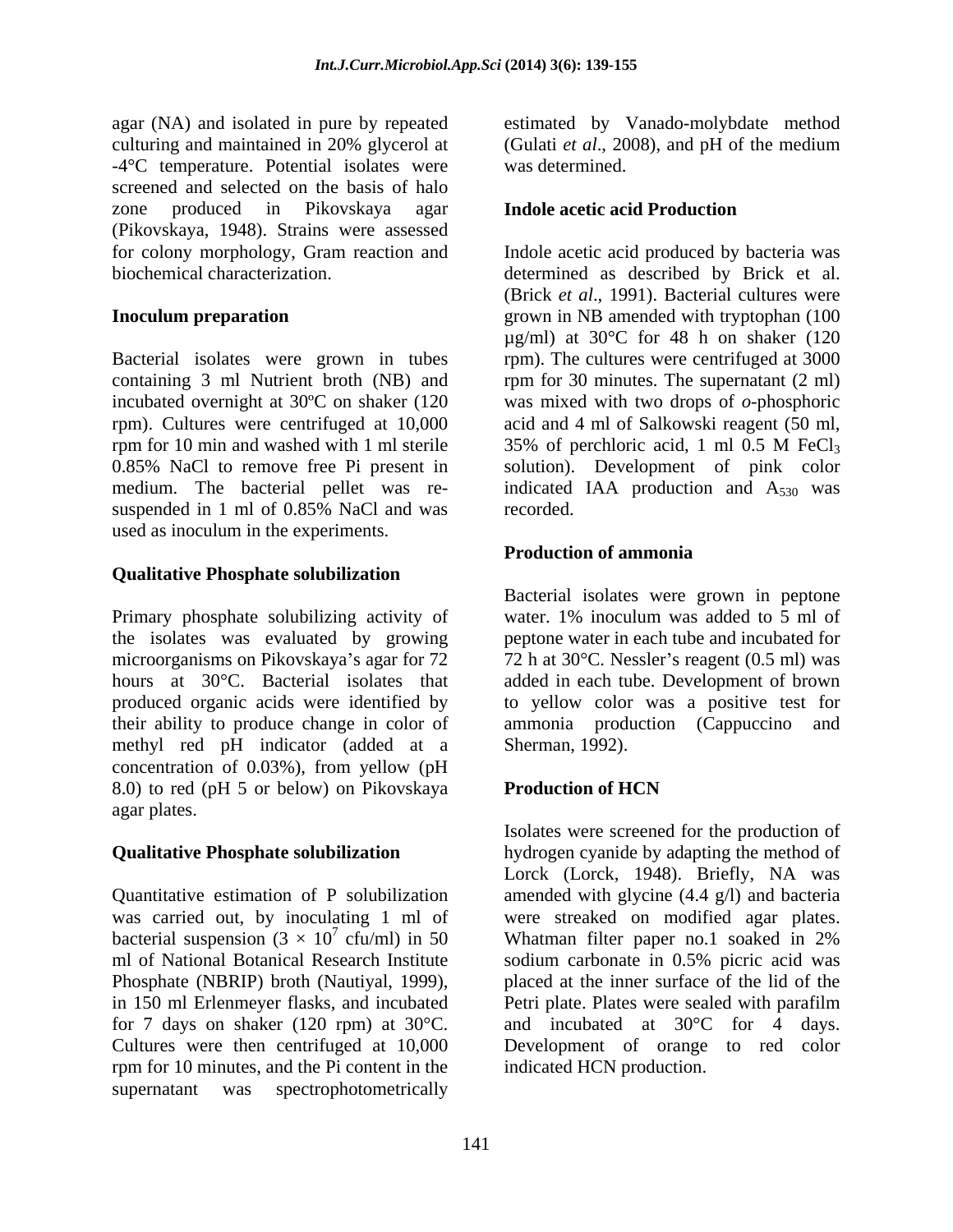### **Production of catalase Server Cellulase production**

Chitin powder (Himedia Labs Ltd.) was added slowly to 10 M HCl and kept overnight at 4°C with vigorous stirring. The suspension was added to chilled ethanol solution of congo red (1% W/V). Formation suspension was added to chilled ethanol of clear zone indicated cellulose with vigorous stirring and kept overnight at  $25\%$  The precipitate wes collected by degradation. 25°C. The precipitate was collected by centrifugation at 10000 rpm for 20 minutes<br>and masked with starile distilled water wail and washed with sterile distilled water until colloidal chitin became neutral (pH 7.0). It was dried to powder and stored at 4°C until

Chitinase production was determined in NA<br>approximation containing contained a chiting Bostonial and 1986). Freshly prepared NA amended with containing colloidal chitin. Bacterial <sup>1960</sup>, Tiesiny prepared NA amended with cultures were streaked on solidified agar plates and incubated for 7 days at 30°C. The ability of chitinase production was shown by a clear halo around bacterial colonies (Roberts and Selitrennikoff, 1988).

### **Amylase production**

Amylase production was evaluated on starch agar plates containing in g/l peptone 5, beef extract 3, soluble starch 2 and agar 15 supernatants were filtered through 0.2  $\mu$ m (Capuccino and Sherman, 2001). PGPR isolates were streaked on starch agar plates in the HPLC instrument (Shimadzu) and incubated for 48 hours at 30 $^{\circ}$ C. equipped with C<sub>18</sub> reverse phase silica Amylase production was detected by column. Mobile phase consisted of 5 mM flooding the plates with iodine solution

at 30°C for 72 hours. Development of clear zones around the microbial colonies indicated lipase activity.

### **Cellulase production**

Bacterial cultures were grown in a NA PGPR strains were grown on CMC medium for 24 h at 30°C. The cultures were (Carboxyl methyl cellulose) agar containing mixed with 3-4 drops of  $H_2O_2$  in test tubes (g/l)  $KH_2PO_4$  1,  $MgSO_4$ .7 $H_2O$  0.5, NaCl to observe the effervescence.  $0.5$ ,  $FeSO<sub>4</sub>.7H<sub>2</sub>O$   $0.01$ ,  $MnSO<sub>4</sub>.H<sub>2</sub>O$   $0.01$ , **Chitinase production** was adjusted to 7 with 1 M NaOH. The  $NH<sub>4</sub>NO<sub>3</sub>$  0.3, CMC 10 and Agar 15. The pH was adjusted to 7 with 1 M NaOH. The streaked CMC agar plates were incubated at 30°C for 5 days. At the end of incubation, agar medium was flooded with an aqueous solution of Congo red  $(1\% \text{ w/v})$ . Formation of clear zone indicated cellulose degradation.

### **Heavy metal tolerance**

further use (Berger and Reynolds, 1958).<br>
Ghithese production was determined in NA agar dilution method (Cervantes *et al.*, The four selected bacterial strains were tested for their resistance to heavy metals by agar dilution method (Cervantes *et al*., 1986). Freshly prepared NA amended with soluble heavy metal salts namely Hg, Co, Cu, Pb, Zn and Cr  $(50 \text{ to } 400 \text{ µg/ml})$  and spot inoculated with overnight grown cultures and incubated at 30ºC for 48 h.

### **Organic acid analysis**

(Hols *et al*., 1994). oven temperature was maintained at 40°C. 50 ml NB in 250 ml Erlenmeyer flask was inoculated (1%) and incubated at 30°C for 72 h on shaker (120 rpm). Culture nylon filter and 20 ul samples were injected column. Mobile phase consisted of 5 mM  $H_2SO_4$  and the flow rate was 1 ml/min and

**Lipase production Conserverse Exercise Serverse in Conserverse acids** were detected by monitoring The cultures were streaked on tributyrene (gluconic, acetic, pyruvic, lactic, citric and agar (1% tributyrene, 0.5% peptone, 0.3% succinic) were separately injected and their beef extract and 2% w/v agar) and incubated peak retention times were compared with at  $A_{210}$ . Solutions of pure organic acids that of the samples.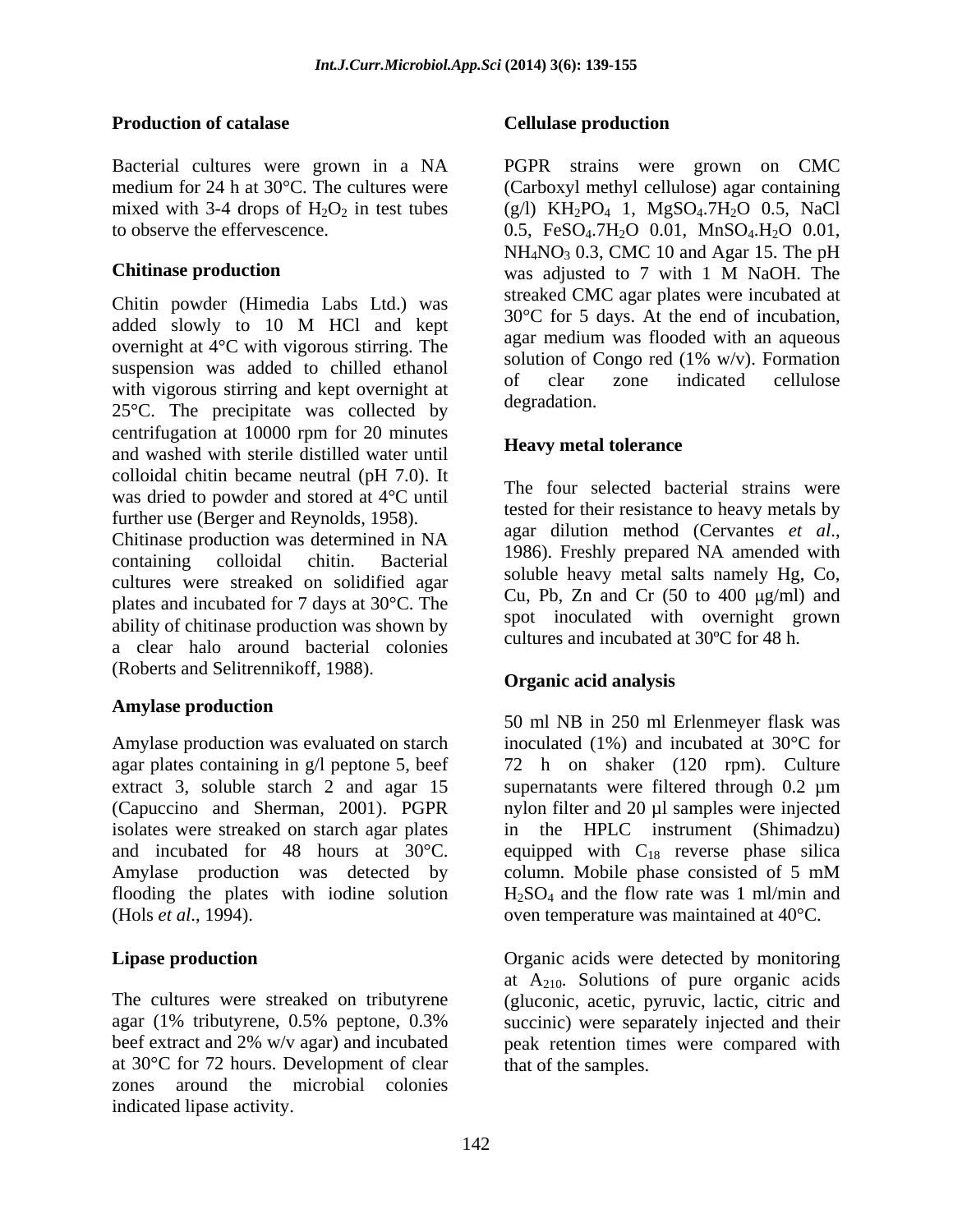Bacterial culture was potted over the surface weights. At harvest, the root system was of potato dextrose agar (PDA) plates and after 2 days of incubation at  $30^{\circ}$ C, the plates after 2 days of incubation at 30ºC, the plates dried overnight at 65°C and dry weights were inoculated with PDA plugs cut from 48 h fungal cultures. Control plates were inoculated only by fungi. Plates were **Bacterial identification** incubated at 25ºC and examined for evidence of fungal growth inhibition. inhibition of mycelial growth of fungus in

growth promotion ability of the isolates was conducted using mung bean seedlings in PGPR suspension  $(10^8 \text{ cfu/ml})$  for 45 min on<br>a rotary shaker  $(120 \text{ rpm})$ , air-dried, and containing 6 kg of sterile soil (pH 7.2, constructed using MEGA 4 (Tamura et al., organic carbon 2.6%, available P 51.2 kg/ha, available K 197.57 kg/ha, iron 34.44 mg/kg) and placed in a glass house. Thinning of seedlings was done 7 days after sowing and ten seedlings per pot were maintained All the experiment were performed in throughout the experimental period. The soil is triplicate and repeated at least once. was moistened to 50% of its water-holding <br>Appropriate controls were also included. capacity. The whole experiment was The data collected were statistically conducted in three independent trials. For analyzed using a completely randomized each treatment, the plants of each pot were harvested 3 weeks after the emergence of means were compared using a least

**Antifungal activity** characteristics of each plant were recorded: plant height, root length, dry shoot and root weights. At harvest, the root system was separated from shoots, and both were oven were recorded against the control.

### **Bacterial identification**

Antifungal activity was estimated from the on the basis of 16S rDNA sequence analysis. the direction of actively growing bacteria. according to the procedure described by **Pot experiment** 2001). Amplification of the gene was carried A bioassay-based determination of the plant TCC TGG CTC AG-3') and 1492r (5'-GGT sterile soil under glasshouse conditions. The *al*., 1999), using BDT v3.1 cycle sequencing mung bean seeds were surface sterilized in kit on ABI 3730xl genetic analyzer. 70% ethanol for 2 minutes and in 0.2%  $HgCl<sub>2</sub>$  for 5 minutes followed by ten times bp 16S rDNA gene were generated from washing with sterile tap water. Pure cultures forward and reverse sequence data using were grown in NB at 28°C and diluted to a aligner software. Alignment of the 16 rDNA final concentration of  $10^8$  cfu/ml with sterile sequence was conducted by using the saline solution. The surface sterilized seeds BLASTN program from NCBI web site were coated by immersing in the appropriate [\(http://www.ncbi.nlm.nih.gov](http://www.ncbi.nlm.nih.gov)). Based on cfu/ml) for 45 min on maximum identity score the sequences were a rotary shaker (120 rpm), air-dried, and selected and aligned using multiple sown immediately. Control seeds were alignment software program Clustal W. treated with sterile distilled water. Seeds Distance matrix was generated using RDP were sown in plastic pots (15 cm diameter) database and the phylogenetic tree was Identification of the isolates was determined The DNA of the isolates was extracted Sambrook et al (Sambrook and Russell, out by PCR using 8f (5'-AGA GTT TGA TAC CTT GTT ACG ACT T-3') universal primers according to Turner et al (Turner *et*  Consensus sequence of approximately 1300 constructed using MEGA <sup>4</sup> (Tamura *et al*., 2007).

### **Statistical Analysis**

seedlings and washed; morphological significant difference test. The correlationAppropriate controls were also included. design in the case of the pot trials. The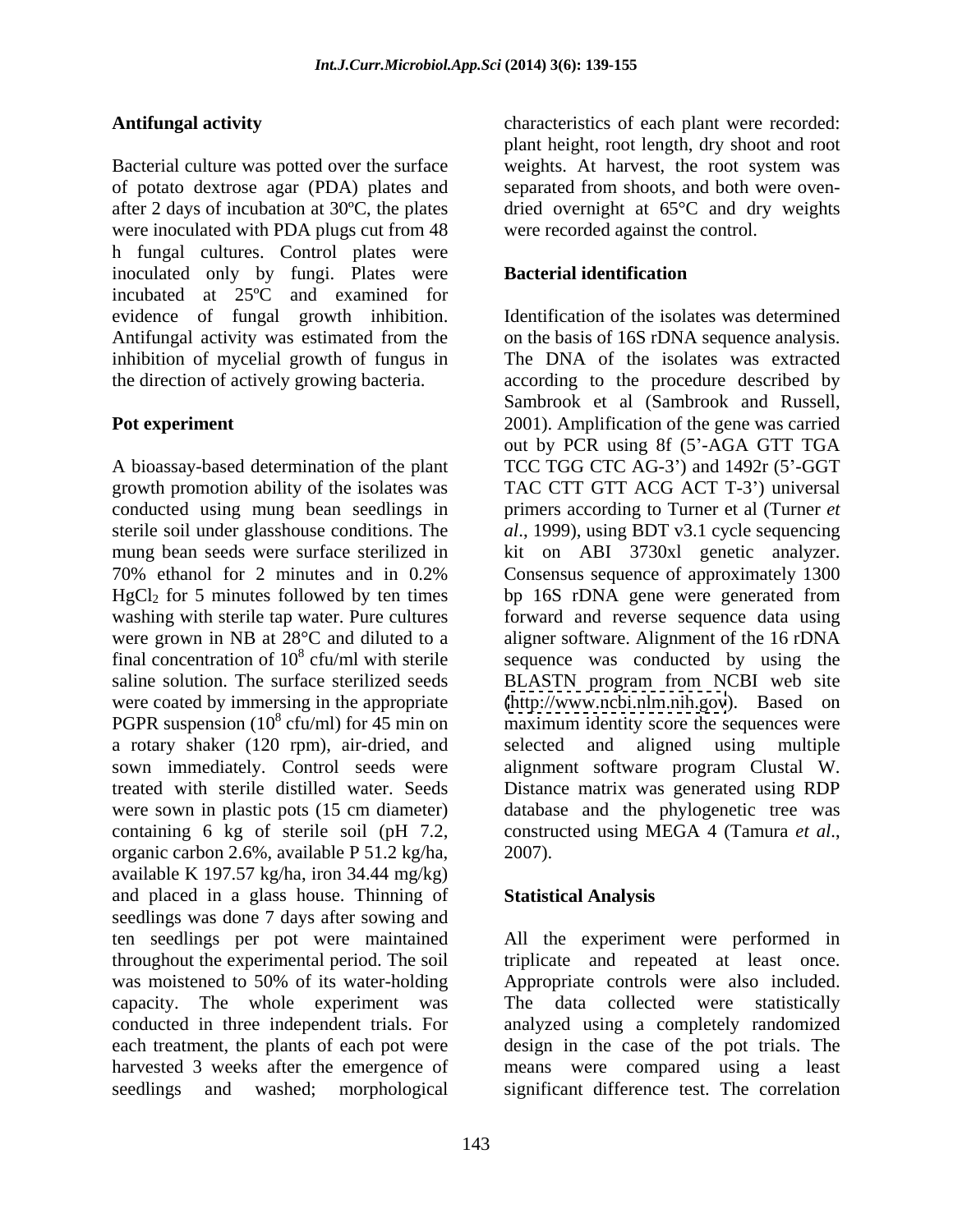coefficients between a pair of trait were determined and the significance of the **Plant growth promoting Characteristics**  correlation determined using ANOVA. All the statistical tests were performed at  $p <$ 

Rhizospheric soil along with roots samples degrading enzymes, and antagonistic from plants growing at different sites isolates (T-2, T-4, BR-1 and RR-1) were identified on the basis of their 16S rDNA

After DNA sequencing, the 16S rRNA gene the pH of the culture medium decreased. sequence comparisons with the available The pH of the medium after 2 days in the sequences were performed using Basic case of the isolate BR-1 and 4 days with the Local Alignment Search Tool (BLAST) other three cultures stabilized around 3, The network services of NCBI, USA database phosphate solubilization also became steady. which resulted in the maximum score The four isolates also produced IAA and at identities ranging from 2423-2573 with 99  $\qquad 48$  h significant (P  $\lt$  0.05) difference to 100% identities. The direct sequencing of between the ability of isolates to produce amplified PCR products resulted in IAA could be translated by the expression molecular identification of growth  $RR-1 > T-4 > T-2 > BR-1$  (Table 4). promoting bacteria as *Bacillus subtilis* (RR- 1), *Pseudomonas sp. a-1-8* (T-2), *Klebsiella sp.* T-4 (T-4) and *Cronobacter malonaticus* BR-1 (BR-1).The sequences of 16S rRNA gene of the four isolates were submitted to promoting activities, 4 bacterial isolates NCBI, USA, database and Gene accession were evaluated for their heavy metal number were assigned to these strains (Table tolerance. The four isolates T-2, T-4, BR-1 2).

# **of test isolates**

0.05, using the software INSTAT. Out of four different PGP isolates isolate T-**Results and Discussion** in relation to phosphate solubilization, situated near Rajkot district of Gujarat, were did not produce chitinase and amylase and collected and used for the isolation of PGPR did not show antagonistic activity. Isolate having multiple plant growth promoting BR-1 showed positive PGP traits except activities. The attempts yielded 30 isolates, amylase and HCN production. None of the exhibiting plant growth promoting activities. strains produced HCN. The four selected The isolates were identified based on microbial strains T-2, T-4, BR-1 and RR-1 biochemical characteristics (Table 1) solubilized 363, 405, 355 and 378 µg/ml tri according to Bergey's Manual of calcium phosphate respectively after  $5<sup>th</sup>$  day Determinative Bacteriology (Holt *et al.*, of incubation in NBRIP medium. The pH of 1994). All the isolates were tested for their the culture medium decreased as a result of PGP traits like solubilization of insoluble bacterial growth; lowering of pH coincided inorganic phosphate, produce plant growth with increase in the amount of phosphate promoting substances. Four most prominent solubilizing activity. The pH was observed 4 and RR-1 showed positive PGP activities indole acetic acid (IAA), fungal cell wall degrading enzymes, and antagonistic activity against *Fusarium sp.* (Table 3). T-2 <sup>th</sup> day of incubation in NBRIP medium. The pH of the culture medium decreased as a result of to decline from 6.8 to 3.0.

gene sequence. Strong correlation was observed between the **Molecular identification of PGP Isolates** phosphate solubilizing activity (Fig 1). decrease in pH of the medium and Phosphate solubilizing activity increased as

### **Heavy metal tolerance:**

On the basis of multiple plant growth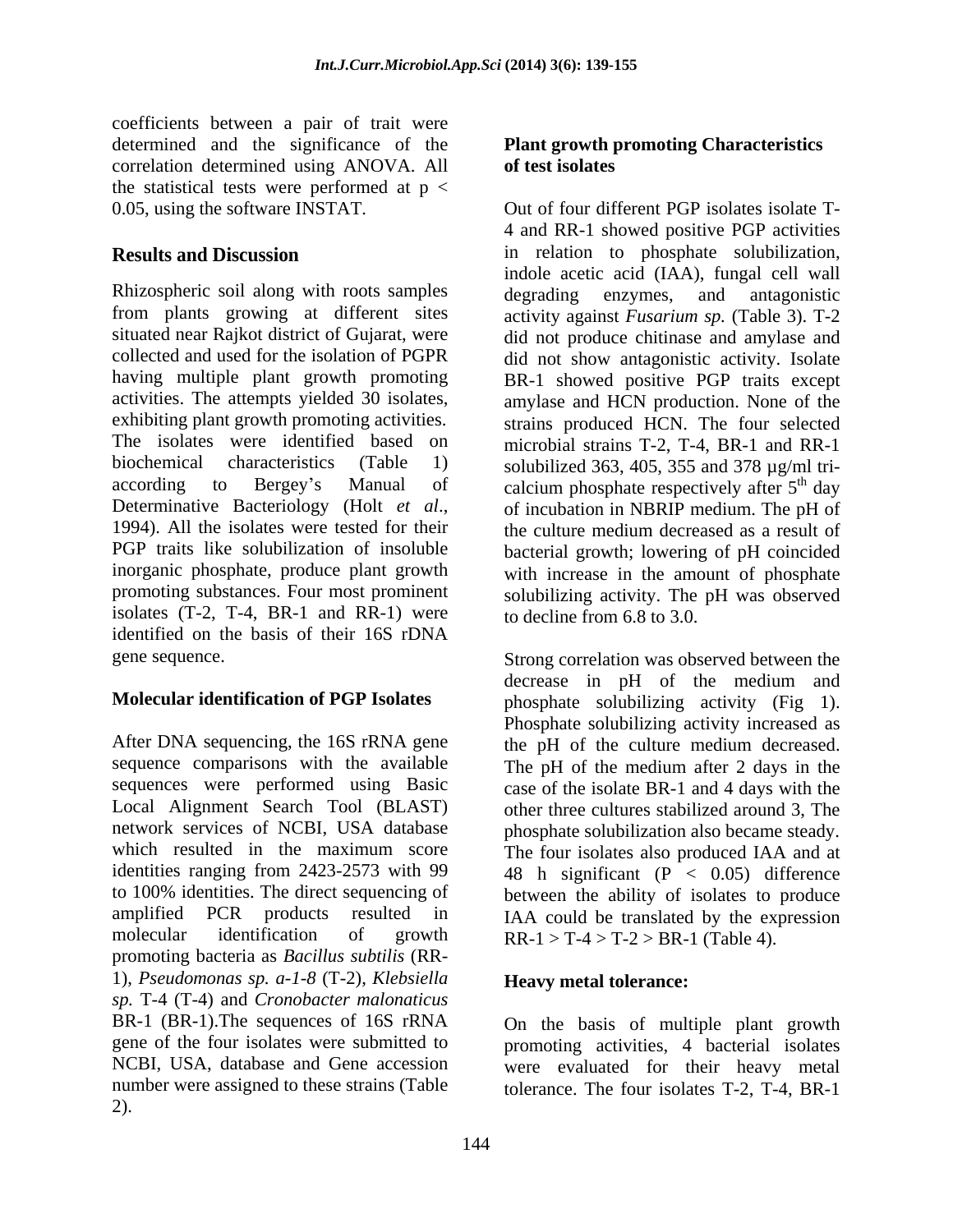and RR-1 tolerated 400, 200, 150 and 100 morphological plant traits. When these µg/ml of Zn respectively while for Pb, Cu, and Cr strains showed similar pattern of ANOVA results were found to be significant heavy metal tolerance. For T-2, tolerated (Fig 3-5). 100 µg/ml Hg, whereas isolates T-4, BR-1  $\mu$ g/ml Co (Table 5).  $\mu$  presence of native beneficial

PGPR strains revealed the production of mainly gluconic acid, pyruvic acid, citric chemical-fertilizers-based agricultural acid and lactic acid (Fig. 2). Isolates exhibited the same pattern for the production produce lactic acid. to achieve desired product.

and 70% with RR-1. On the other hand, showed decreased root fresh weight of 14%. are less commonly explored (Gupta *et al.*, Test isolates also showed increase in root dry biomass ranging from 5-27% and in shoot dry biomass by T-2 was (10%), T-4 The recognition of PGPR, a group of  $(67\%)$ , BR-1  $(156\%)$  and RR-1  $(131\%)$ . BR- beneficial plant bacteria, as potentially 1 was the most effective in increasing plant useful for stimulating plant growth and growth with respect to the tested increasing plant yields has evolved over the

parameters were statistically analyzed by (Fig 3-5).

and RR-1 tolerated up to 50 µg/ml. The Worldwide, there is a profound need to strains except strain RR-1, tolerated up to 50 explore varied agro-ecological niches for the **Organic acid analysis various** undertaken to understand the nature and The culture supernatants of the selected harboring potential plant growth promoting of organic acids except RR-1, which did not be used as apotential plant growth promoter presence of native beneficial microorganisms. Many studies have been properties of these unique microbes traits. With increasing awareness about the chemical-fertilizers-based agricultural practices, it is important to search for region-specific microbial strains which can

**Pot experiments** All the rhizobacterial strains isolated on the Treated seedlings of mung bean were found promoting abilities from the plants growing to be comparably different from the untreated such as morphological parameters composition of the microbial community in like plant height and root length as well as the root zone is dependent on root type, fresh and dry biomass. Results revealed that plant species, plant type as well as other all the isolates significantly improved plant selection pressures. Some of the abovegrowth parameters. Significant increase in tested isolates could exhibit more than eight root length was observed with T-2 (14%), T- or nine PGP traits, Reports are available that 4 (68%), BR-1 (154%) and RR-1 (116%) as PGPR strains are able to express multiple compared to control. Shoot length increased beneficial functions (Kloepper and Schrot, by 9% (T-2), 59% (T-4), 69% with BR-1 1978). The isolates could exhibit more than shoot fresh weight showed 4% increase with plant growth directly or indirectly or T-2, 89% with T-4, 119% and 105% with synergistically (Joseph *et al*., 2007; Yasmin BR-1 and RR-1 respectively. Increase in *et al*., 2007). Similar to our findings of root fresh weight with T-4 was 82%, BR-1 multiple PGP activities among PGPR have was 228%, and RR-1 showed 112% increase been reported by some other workers while as compared to control plants but T-2 such findings on indigenous isolates of India basis of their multiple plant growth in local environment because the actual 1978). The isolates could exhibit more than two or three PGP traits, which may promote are less commonly explored (Gupta *et al*., 1998).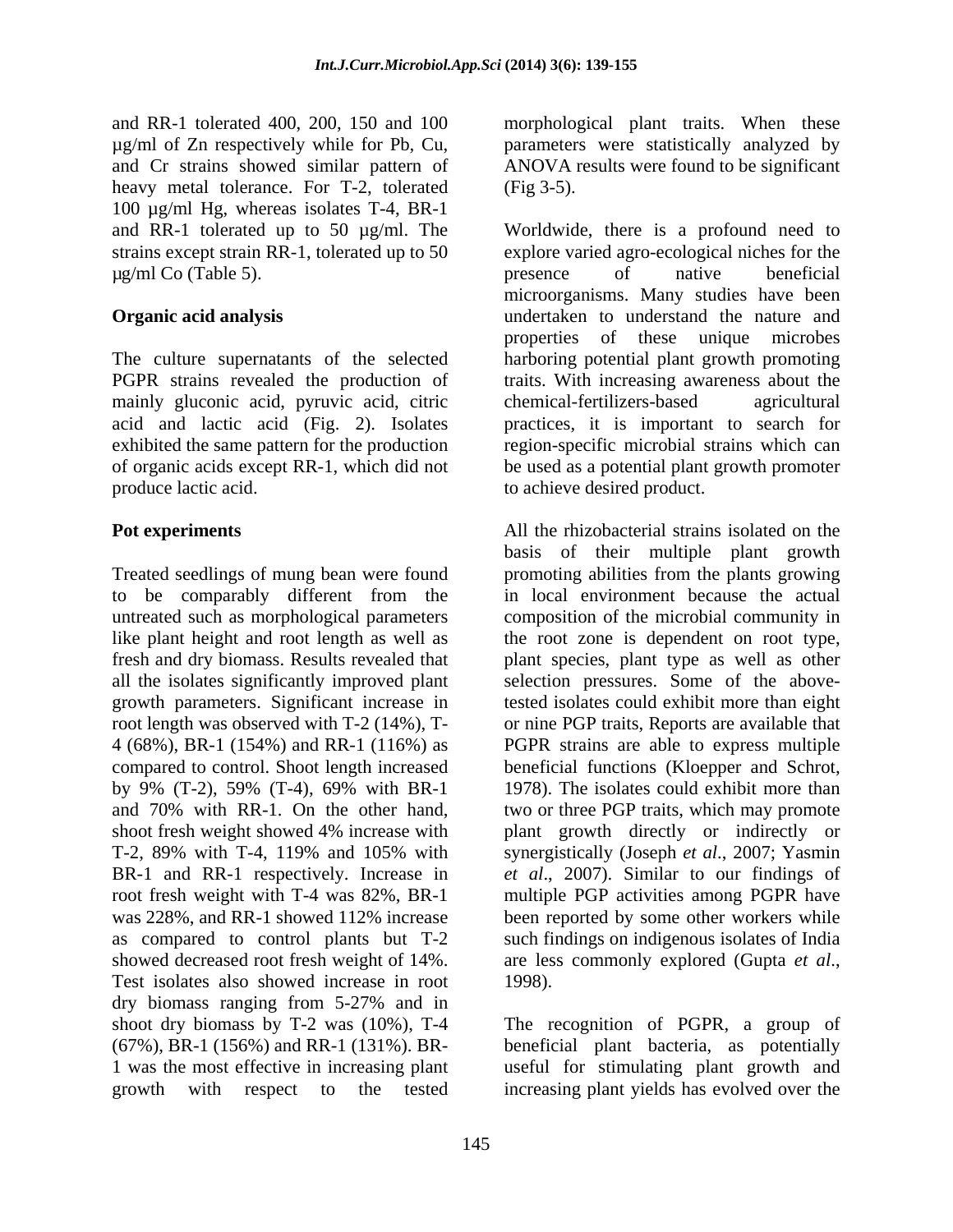past several years to where today researchers bacteria isolated from plant rhizospheres are in the field experiments. It is experimentally

It is well established fact that improved natural source of L-tryptophan for phosphorous nutrition influences overall rhizosphere microflora, which may enhance plant growth and root development (Jones auxin biosynthesis in the rhizosphere. and Darrah, 1994). Hence, frequent Production of IAA in the presence of a application of soluble forms of inorganic suitable precursor such as tryptophan has phosphate is necessary for crop production and which leaches to the ground water and the genera Azospirillum, Azotobacter, results in eutrophication of aquatic systems. Bacillus, Burkholderia, Enterobacter, In view of environmental concerns and Erwinia, Pantoea, Pseudomonas, and current developments in sustainability, *Serratia*. The root exudates of various plants research efforts are concentrated on contain rich supplies of tryptophan, which elaboration of techniques that involve the are used by the microorganisms for use of less expensive, though less bio- synthesis and release of auxins as secondary available sources of plant nutrients such as rock phosphate and by application of phosphate solubilizing bacteria and the agronomic effectiveness can be enhanced microorganisms that influences plant growth (Whitelaw, 2000). is the production of ammonia and antifungal

Potential PGPR strains *Bacillus subtilis* pathogens in the rhizosphere. In the current (RR-1), *Pseudomonas sp.* a-1-8 (T-2), studies the bacterial strains also exhibited *Klebsiella sp.* T-4 (T-4) and *Cronobacter malonaticus* BR-1 (BR-1) isolated from the agricultural farms, rocky terrains and plants growing at concrete structure showed Deposition into soil over a long period of multiple PGP traits like phosphate time results in high concentration of metal in solubilization, IAA production, ammonia and enzyme production. Furthermore the flora of soil (Matsuda *et al*., 2002). Heavy isolates showed organic acid production as it metal in general show blocking their may help in mineralizing rock phosphate functional groups or these metals modify the content and mineralized phosphate content biological molecules in particular their in the range of 362-405 µg/ml under in *vitro*  active sites. But these metals when present *conditions*. in lower concentration are important for

Biosynthesis of IAA is not limited to higher to make physiologically active IAA that may (Nies, 1999). Microorganisms have and development. The selected four strains showed production of IAA. About 80% of the environment enriched with such metals.

are able to repeatedly use them successfully able to produce indole-3-acetic acid. Like proved that PGPR have positive effect on the IAA precursor in bacteria, because its the growth of different crops and plants (Wu addition to IAA producing bacterial cultures *et al*., 2008; Bhattacharyya and Jha, 2012). promotes and increases IAA synthesis plants, L-tryptophan is also considered as (Tsavkelova *et al*., 2007). Root exudates are natural source of L-tryptophan for been reported for several PGPR belonging to the genera *Azospirillum, Azotobacter, Bacillus, Burkholderia, Enterobacter, Erwinia, Pantoea, Pseudomonas*, and metabolites in the rhizosphere.

> Another important trait of the metabolites, which suppress fungal the antagonistic activity at 30°C and none of the isolates produced HCN.

plants. Organisms such as bacteria are able factors for metallo-proteins and enzymes have pronounced effects on plant growth developed the mechanisms to cope with a soil which adversely affects the microbial microorganisms as they supply required co-(Nies, 1999). Microorganisms have variety of toxic metals for their survival in the environment enriched with such metals.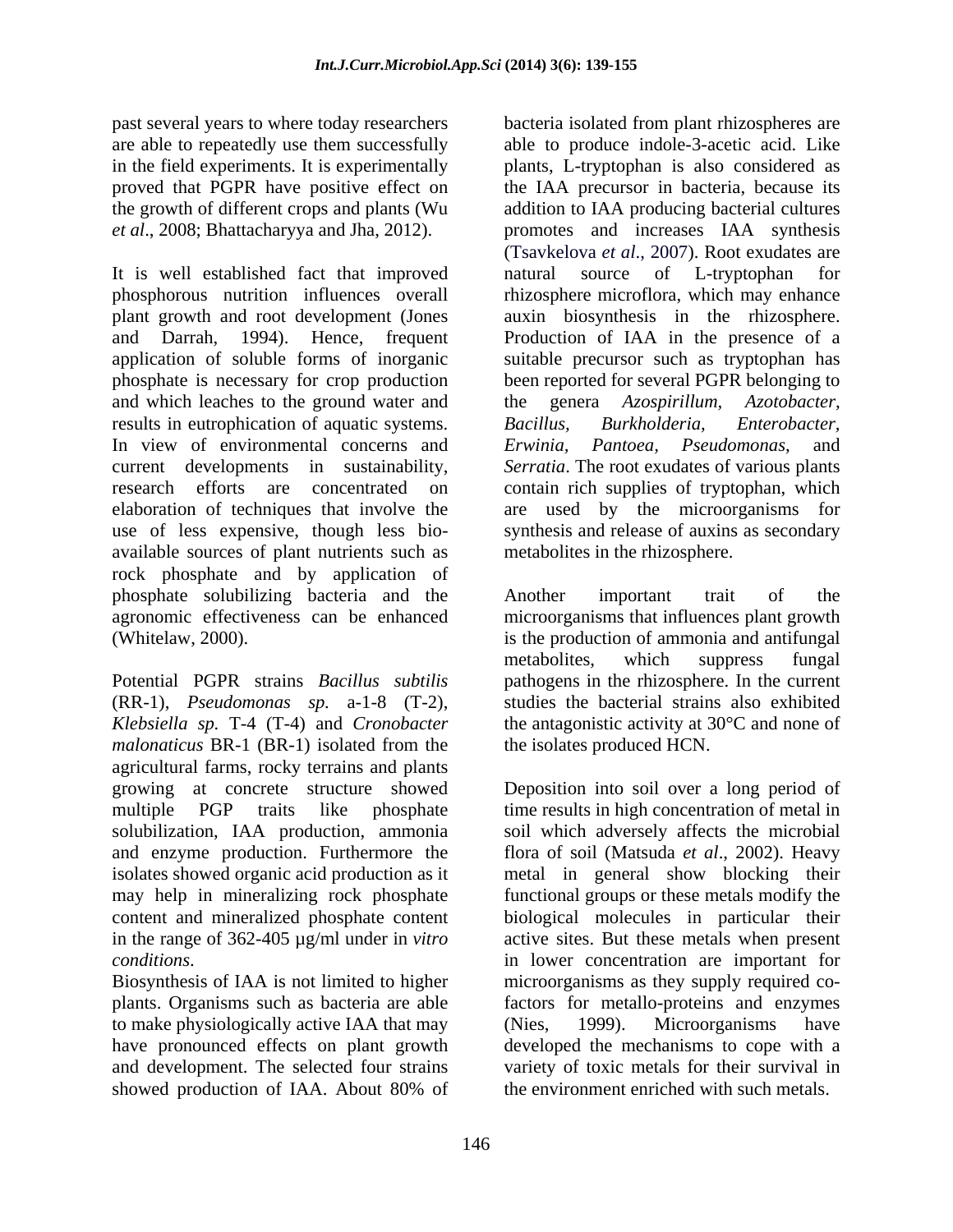| Isolates                 | Grams<br>reaction<br>Shape |                         | Pigments<br>Lactos                         | Dextrose                      | Mannitol<br>Sucrose | $H2S$<br>Production | Methyl red<br>Indole     | $\mathcal{P}$            | Citrate | $\rm NO_3$ reduction | Gelatin<br>Starch                  |
|--------------------------|----------------------------|-------------------------|--------------------------------------------|-------------------------------|---------------------|---------------------|--------------------------|--------------------------|---------|----------------------|------------------------------------|
|                          |                            |                         |                                            |                               |                     |                     |                          |                          |         |                      |                                    |
| <b>T1</b>                |                            | $\mathbf R$             | $+$<br>$\sim$                              | $\rightarrow$                 |                     |                     | $\sim$                   | $\overline{\phantom{0}}$ |         |                      | $+$<br>$\overline{\phantom{0}}$    |
| T2                       |                            | $\overline{R}$          | $+$                                        |                               |                     |                     |                          |                          |         |                      | $^{+}$<br>$\overline{\phantom{0}}$ |
| T3                       |                            | $\overline{\mathbf{R}}$ | $+$                                        | $+$                           |                     |                     |                          |                          |         |                      | $+$<br>$\overline{\phantom{0}}$    |
| T <sub>4</sub>           |                            | S                       | $+$<br>$+$                                 | $\pm$                         |                     |                     | $+$                      |                          | $+$     |                      | $+$<br>$+$                         |
| T5                       |                            | $\overline{\mathbf{R}}$ | $+$                                        |                               |                     |                     |                          |                          |         |                      | $+$<br>$-$                         |
| $BR-1$                   |                            | R                       | $+$<br>$+$                                 | $+$                           | $+$                 |                     |                          | $+$                      |         |                      | $+$<br>$\overline{a}$              |
| $TR-1$                   |                            | $\overline{\mathbf{R}}$ | $\sim$<br>$\blacksquare$                   |                               |                     |                     | $+$                      |                          | $+$     |                      | $+$<br>$+$                         |
| $TR-2$                   |                            | $\overline{R}$          |                                            |                               |                     |                     | $+$                      |                          |         |                      | $+$                                |
| <b>TR-3</b>              |                            | $\overline{R}$          |                                            |                               |                     |                     | $^{+}$                   |                          |         |                      | $+$<br>$^{+}$                      |
|                          |                            | $\overline{R}$          |                                            |                               |                     |                     | $+$                      |                          |         |                      | $+$<br>$+$                         |
| $\frac{TR-4}{TR-5}$      |                            | $\overline{R}$          |                                            |                               |                     |                     | $+$                      |                          |         |                      | $+$<br>$+$                         |
| <b>TR-6</b>              |                            | $\overline{R}$          | $\sim$                                     |                               |                     |                     | $^{+}$                   |                          |         |                      | $+$<br>$^{+}$                      |
| <b>TR-7</b>              |                            | $\overline{R}$          | $\sim$<br>$\overline{\phantom{0}}$         | $\overline{ }$ $\overline{ }$ | $+$                 |                     | $+$                      |                          |         |                      | $+$<br>$+$                         |
| $TR-8$                   |                            | $\overline{R}$          | $\sim$<br>$\overline{\phantom{a}}$         |                               | $^{+}$              |                     | $+$                      |                          |         |                      | $+$<br>$+$                         |
| $TR-9$                   |                            | $\overline{R}$          |                                            |                               |                     |                     | $+$                      |                          |         |                      | $+$<br>$^{+}$                      |
| $RR-1$                   |                            | $\overline{\mathbf{R}}$ |                                            |                               |                     |                     | $+$                      |                          |         |                      | $+$<br>$^{+}$                      |
| $RR-2$                   |                            | R                       |                                            |                               |                     |                     | $+$                      |                          | $+$     |                      | $+$<br>$+$                         |
| $\overline{\text{VV-1}}$ |                            | $\overline{R}$          | $+$                                        |                               |                     |                     |                          |                          | $+$     |                      | $+$<br>$\sim$ .                    |
| $\overline{\text{VV-2}}$ |                            | $\overline{\mathbf{R}}$ | $+$<br>$\overline{\phantom{a}}$            | $+$                           |                     |                     |                          |                          |         |                      | $+$<br>$\overline{\phantom{0}}$    |
| $\overline{\text{VV-3}}$ |                            | R                       | $+$<br>$\overline{a}$                      | $+$                           |                     |                     | $\overline{\phantom{0}}$ |                          |         |                      | $+$<br>$-$                         |
| $BNF-1$                  |                            | $\overline{\mathbf{R}}$ | $+$                                        | $+$                           |                     |                     | $+$                      |                          |         |                      | $+$<br>$\overline{a}$              |
| $AI-1$                   |                            | $\overline{R}$          | $\overline{\phantom{a}}$                   |                               |                     |                     | $+$                      |                          |         |                      | $+$<br>$^{+}$                      |
| $Al-2$                   |                            | $\overline{R}$          |                                            |                               |                     |                     | $^{+}$                   |                          |         |                      | $+$<br>$^{+}$                      |
| $AI-3$                   |                            | R                       |                                            |                               |                     |                     | $+$                      |                          | $+$     |                      | $+$<br>$+$                         |
| $Al-4$                   |                            | $\overline{\mathbf{R}}$ | $\overline{a}$                             |                               |                     |                     | $+$                      |                          | $+$     |                      | $+$<br>$+$                         |
| $AI-5$                   |                            | $\overline{R}$          | $\overline{\phantom{a}}$                   |                               |                     |                     | $+$                      |                          |         |                      | $+$<br>$+$                         |
| $AI-6$                   |                            | $\overline{R}$          | $\overline{a}$<br>$\overline{\phantom{0}}$ | $\overline{a}$                |                     |                     | $+$                      |                          | $+$     |                      | $+$<br>$+$                         |
| $AI-7$                   |                            | $\overline{C}$          | $+$                                        |                               | $+$                 |                     | $\overline{\phantom{0}}$ | $+$                      | $+$     |                      | $+$<br>$+$                         |
| $AI-8$                   |                            | $\overline{\mathbf{R}}$ |                                            |                               |                     |                     | $+$                      |                          |         |                      | $+$<br>$+$                         |
| $AI-9$                   |                            | $\mathbf C$             | $+$                                        |                               |                     |                     |                          | $+$                      | $^{+}$  |                      | $+$<br>$^{+}$                      |
|                          |                            |                         |                                            |                               |                     |                     |                          |                          |         |                      |                                    |

# **Table.1** Biochemical characteristics of PGPR strains

(+) positive reaction, (-) Negative reaction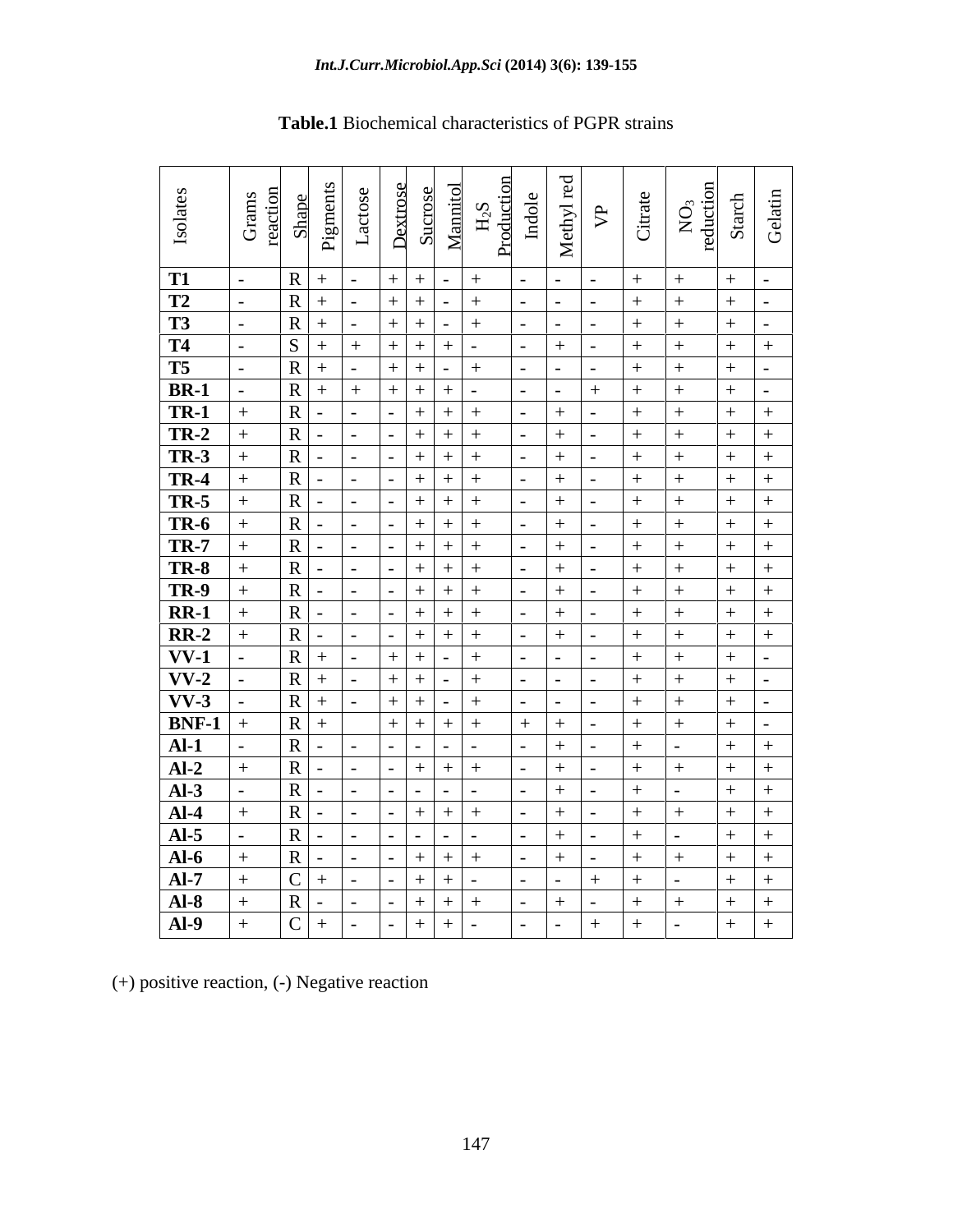| <b>Isolate</b><br>ID | <b>Isolation</b><br>source | 16S rDNA<br>fragment<br>length (bp) | <b>Genus/Species</b>        | <b>Closest relatives</b>           | <b>Similarity</b><br>(%) | Gene<br>bank<br>accession<br>No. |
|----------------------|----------------------------|-------------------------------------|-----------------------------|------------------------------------|--------------------------|----------------------------------|
| $T-2$                | Cajanus                    | 1355                                | Pseudomonas                 | Pseudomonas                        | 99.5                     | KC109000                         |
|                      | cajan                      |                                     | aeruginosa                  | aeruginosa N141                    |                          |                                  |
| $T-4$                | Cajanus                    | 1312                                | Klebsiella                  | Klebsiella                         | 99                       | KC109001                         |
|                      | cajan                      |                                     | pneumoniae                  | pneumoniae L17                     |                          |                                  |
| <b>BR-1</b>          | Ficus                      | 1396                                | Cronobacter                 | Cronobacter                        | 99                       | KC109002                         |
|                      | religiosa                  |                                     | malonaticus                 | malonaticus<br>PM199               |                          |                                  |
| $RR-1$               | Holoptelea<br>integrifolia | 1320                                | <b>Bacillus</b><br>subtilis | <b>Bacillus</b> subtilis<br>hswx89 | 99                       | KC109003                         |

**Table.2** Closest relatives (BLAST search) of PGPR strains T-2, T-4, BR-1, and RR-1

**Table.3** Multiple plant growth promoting activities of PGPR strains isolated from the rhizospheric soil samples

(+) positive reaction; (-) negative reaction

**Table.4** Production of IAA by the PGPR strains during their growth in modified nutrient broth

|                 | IAA produced $(\mu g/ml)$  |                          |
|-----------------|----------------------------|--------------------------|
| <b>Isolates</b> |                            |                          |
|                 | 48 h                       | 72 h                     |
| $T-2$           | $17 \pm 1.2^{\circ}$       | $16 \pm 0.98^{\text{a}}$ |
| $T-4$           | $21 \pm 0.28^b$            | $21 \pm 1.90^b$          |
| $BR-1$          | $14{\pm}1.07^{\mathrm{a}}$ | $15 \pm 1.61^a$          |
| $RR-1$          | $23 \pm 1.10^b$            | $20\pm2.04^b$            |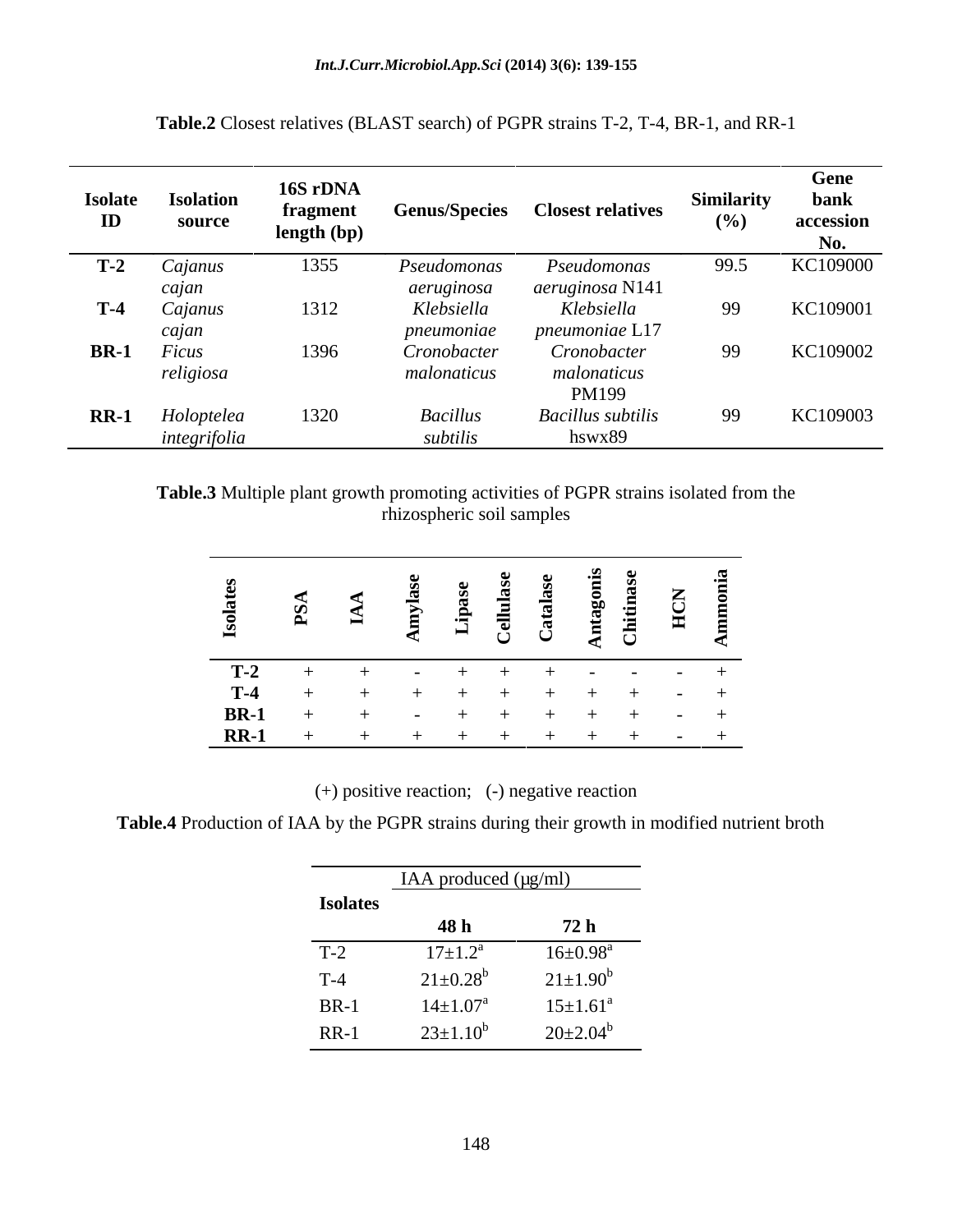|                 | Heavy metals (µg/ml) |                |     |     |                |       |  |
|-----------------|----------------------|----------------|-----|-----|----------------|-------|--|
| <b>Isolates</b> | $\mathbf{Zn}$        | P <sub>b</sub> | Cu  | Hg  | $\mathbf{C}$ r | Co    |  |
| $T-2$           | 400                  | 400            | 150 | 100 | 400            | 50    |  |
| $T-4$           | 200                  | 400            | 150 | 50  | 400            | 50    |  |
| <b>BR-1</b>     | 150                  | 400            | 150 | 50  | 400            | 50    |  |
| $RR-1$          | 100                  | 400            | 150 | 50  | 400            | ----- |  |

**Table.5** Growth of PGPR strains on nutrient agar amended with heavy metals

**Fig.1** Changes in the pH  $(\Delta)$  and amount of phosphate solubilized  $(\circ)$  by the PGPR strains  $(A)$ T-2, (B) T-4, (C) BR-1 and (D) RR-1 during their growth in NBRIP medium. Values are means of three replicates of three independent experiments. Control was without culture inoculation

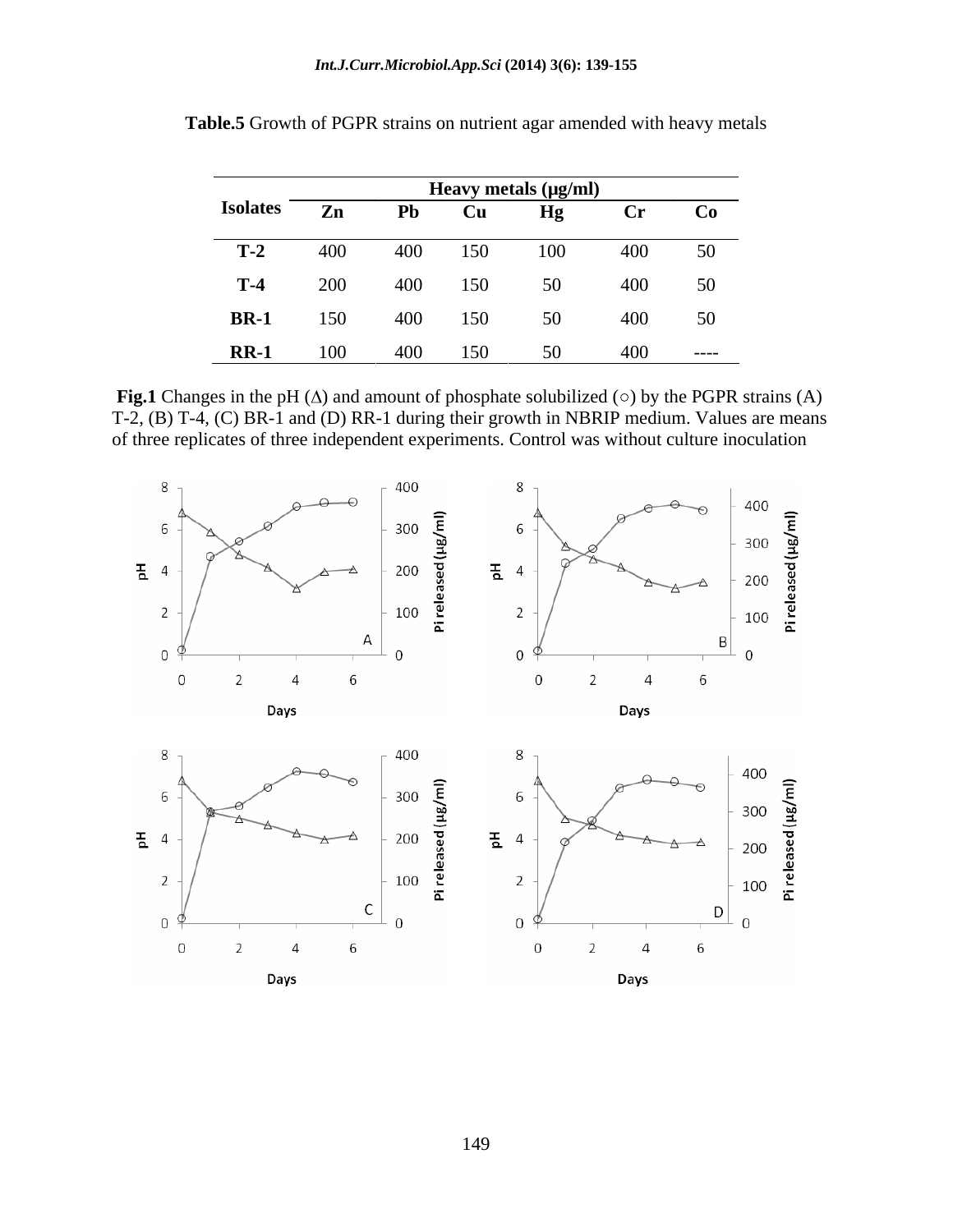



This study observed rhizobacteria tolerant to producing microbes. In other studies Gram multiple heavy metals (Table 5), and negative bacteria are tolerant to zinc salts. exhibiting a couple of PGP activities (Table For instance zinc tolerance by *Protobacteria,*  3). Similar results have been reported in other *Actinobacteria* and *Bacteriodetes*. A varying crops such as potato, radish plants, sorghum level of resistance among the other PGPR and pearl millet by use of *Pseudomonas* (*Bacillus* and *Pseudomonas*) have also been strain (Burr *et al*., 1978; Raju *et al*., 1999; Niranjan *et al*., 2004).The metal-microbe (400 µg/ml), for copper 150 µg/ml and isolates, tolerating up to 400 µg/ml of Zn, Cr µg/ml. *Klebsiella sp.* T-4 and *Cronobacter malonaticus* BR-1 (BR-1) also exhibited heavy metal tolerance as they are Gram negative extracellular polysaccharide

reported (Niranjan *et al*., 2004).

interaction in natural environment is Results of the pot trial study further justified influenced by pH or organic matter content the use of selected four strains and they (Saeki *et al.*, 2002). There are reports that significantly  $(p<0.05)$  improved the mung have shown a high level tolerance to heavy bean growth and development under glass metals by rhizobacteria (Raju *et al*., 1999). In house conditions. PGPR isolates increased the present study selected strains showed plant dry biomass ranging from 5-27%, root heavy metal tolerance up to 400 µg/ml. length 14-154% and shoot length 9-70% *Bacillus subtilis* (RR-1) tolerated Pb and Cr against control plants. From the PGPR tolerance exhibited towards Zn and Hg is 100 improved plant growth by increasing root  $\mu$ g/ml and 50  $\mu$ g/ml respectively. length, shoot length and dry biomass as *Pseudomonas sp.* a-1-8 (T-2) is more heavy compared with control and other isolates, metal tolerant as compared to the other may be due to the production of EPS in and Pb. All isolates tolerated Co up to 50 production of EPS possibly enhance water isolates *Cronobacter malonaticus* BR-1 higher amount. Other studies suggest that the retention in the microbial environment and seems to regulate the diffusion of carbon source such as glucose (Saeki *et al*., 2002).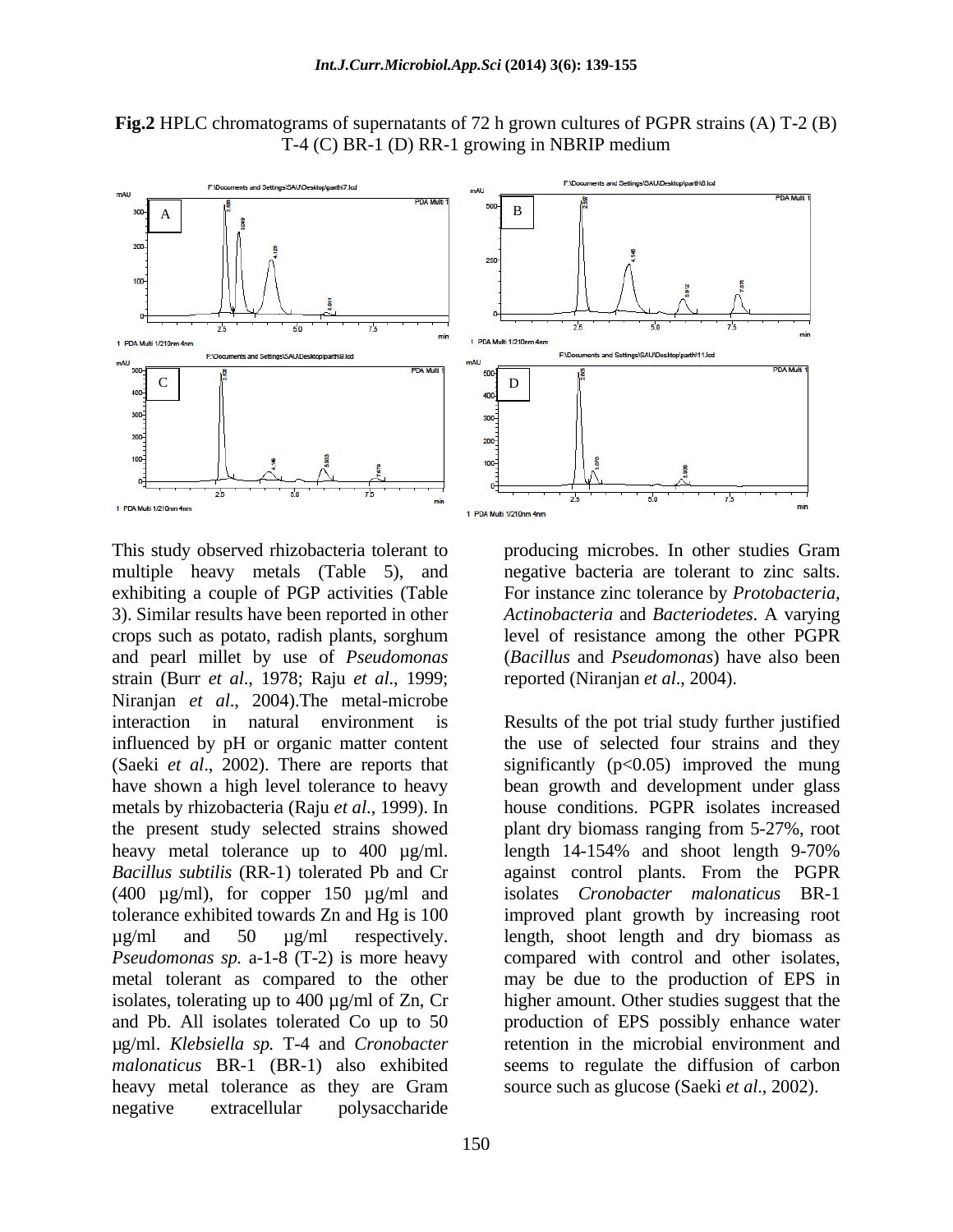**Fig.3** Root and Shoot (A) elongation (B) dry weight (C) fresh weight of mung beans cultivated from control seeds (uncoated) and seeds coated with PGPR strains. Results are expressed as means  $\pm$  SD (n=30). One way ANOVA was performed for each plant section with different letters are significantly different from each other  $(P < 0.05)$ 

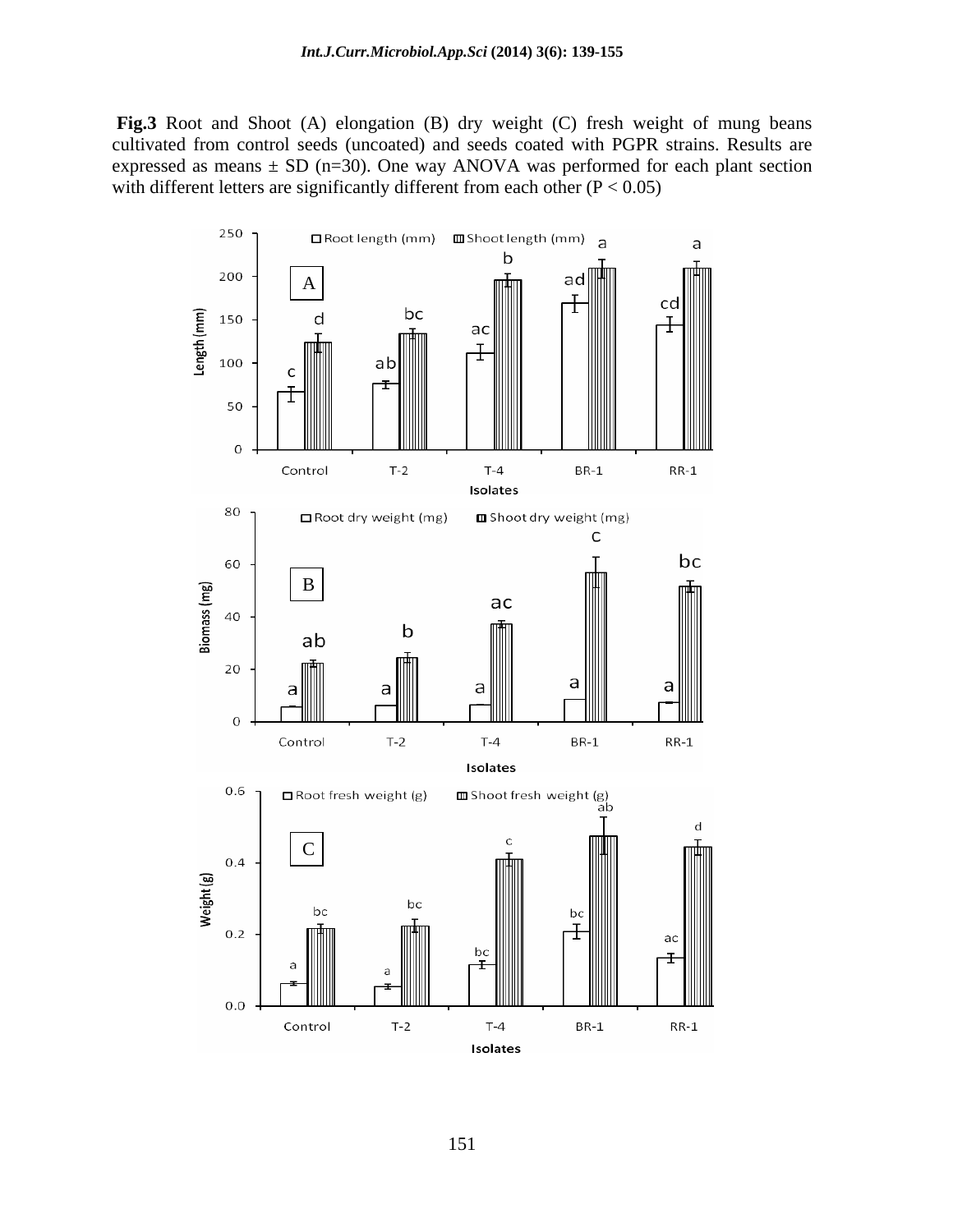PGPR inoculated mung bean plants have promoting rhizobacterial strains must be shown to improve shoot length, fresh rhizospheric component, able to survive weight, number of pods and seed weight and colonize in the rhizospheric soil. (Wani *et al*., 2010). It has also been Unfortunately, the interaction between reported that inoculation of *V. radiata* with associative PGPR and plants can be rhizospheric isolates significantly unstable. The results obtained *in vitro* enhanced the plant growth under natural cannot always be dependably reproduced environmental conditions in pot trials under field conditions. It is expected that (Yilmaz, 2003; Amellal *et al*., 1998). The inoculation with rhizobacteria containing improved plant growth due to PGPR PGP characteristics consequently promote inoculation on different crop plants has root, shoot growth and yield. Further also been reported by several workers. evaluation of the isolates exhibiting Faisal and Hasnain (Ali *et al*., 2009) multiple plant growth promoting (PGP) demonstrated that *B. cereus* inoculations traits under field condition is in progress. significantly enhanced growth and yield of *V. radiata* under *in vitro* and wire house conditions. In another study, PGPR strains when co-inoculated with *Rhizobium* DSA Fellowship to Parth V. Bhatt is increases the vegetative growth and grain yield of *V. radiata* (Shahroona *et al*., 2006).

This study illustrates the significance of Adediran, J.A., Taiwo L.B., Akande M.O., rhizobacteria under *in vitro* conditions for multiple PGPR traits and their evaluation under controlled conditions in a pot trial fertilizer<br>experiment. This led to the selection of cowpea experiment. This led to the selection of effective PGPR isolates *Bacillus subtilis* (RR-1), *Pseudomonas sp.* a-1-8 (T-2), *Klebsiella sp.* T-4 (T-4) and *Cronobacter malonaticus* BR-1 (BR-1). Their multiple PGPR traits could prove effective in  $10:85-88$ . improving the plant growth parameters. Isolates may improve fertility of heavy metals contaminated sites as they showed content and growth of Vigna radiata. tolerance against heavy metals. Such type World J Microbiol Biotechnol 26:1379-<br>of study is necessary as it advocates that 1384. of study is necessary as it advocates that use of PGPR as inoculants or biofertilizers is an efficient approach to replace chemical fertilizers and these PGPR isolates may be used as biofertilizers to enhance the growth and productivity of for commercially grown plants under local

In addition to these traits, plant growth

## **Acknowledgement**

gratefully acknowledged.

# **References**

- Sobulo R.A., and Idowu O.J. 2004. Application of organic and inorganic fertilizer for sustainable maize and cowpea and the complete state of the contract of the contract of the contract of the contract of the contract of the contract of the contract of the contract of the contract of the contract of the contract of the contract
- yields in Nigeria. J Plant Nutr 27:1163-1181.
- Afzal, A., and Bano, A,. 2008. *Rhizobium* and phosphate solubilizing bacteria improve the yield and phosphorus uptake in wheat (*Triticum aestivum*). Int J Agri Biol 10:85-88.
- Ali, B., Sabri, A.N., and Hasnain, S. 2010. Rhizobacterial potential to alter auxin content and growth of *Vigna radiata*. World <sup>J</sup> Microbiol Biotechnol 26:1379- 1384.
- Ali, B., Sabri, A.N., Ljung, K., and Hasnain, S. 2009. Quantification of indole-3 acetic acid from plant associated *Bacillus* spp. and their phyto-stimulatory effect on *Vigna radiata*. World J Microbiol Biotechnol 25:519-526.
- agro-climatic conditions. Heulin, T. 1998. Colonization of whea Amellal, N., Burtin, G., Bartoli, F., and troots by an exopolysaccharide producing *Pantoeaagglomerans* strain and its effect on rhizosphere soil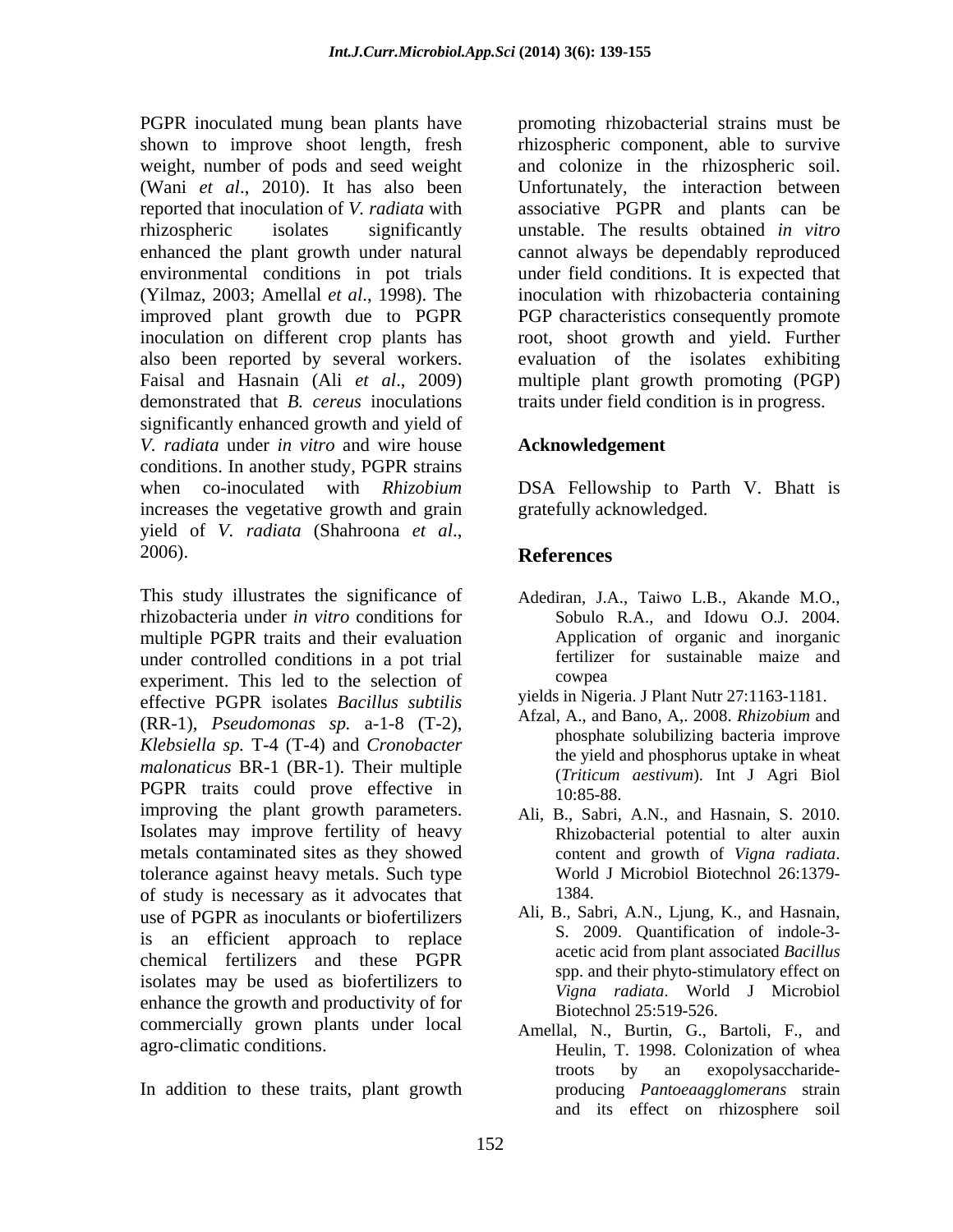aggregation. Appl Environ Microbiol 48:159-163.

- Amor, F.M.D., Martinez, A.S., Fortea, M.I., effect of plant-associative bacteria (*Azospirillum* and *Pantoea*) on the fruit
- S, Miller JH (eds.), Academic Press,
- Babalola, O.O., 2010. Beneficial bacteria of synergistic use of plant and bacteria to
- Babalola, O.O., Berner, D.K., and Amusa NA. Gulati, A., Rahi, P., and Vyas, P. 2008.
- Berger, L.R., and Reynolds, D.M. 1958. The
- Bhattacharyya, P.N., and Jha, D.K. 2012. emergence in agriculture. World J
- 
- Burr, T.J., Schroth, M.N., and Suslow, T. *P. putida*. Phytopathol 68:1377-1383.
- 
- Capuccino, J.C., and Sherman, N. 2001. In:
- Cervantes, C., Chavez, J., Cardova, N.A., De Na Mora. P., and Velasco J.A. 1986.

48:159-163.

- 64:3740-37. Dastager, S.G., Deepa, C.K., and Pandey A. Legua, P., and Delicado E.N. 2008. The activity of *Serratia nematodiphila* NII- 2011. Potential plant growth promoting 0928 on black pepper. World J Microbiol Biotechnol 27:259-265.
- quality of sweet pepper under limited El-Hadad, M.E., Mustafa, M.I., Selim, S.M., nitrogen supply. Scientia Horticultureae Mahgoob, A.E.A., and EI-Tayeb T.S. 117:191-196. 2010. *In vitro* evaluation of some Antoun, H., Kloepper, J.W., 2001. In: Plant growth promoting rhizobacteria, Brenner South Africa. Biological Control 45:72 bacterial isolates from Ethiopia and 84.
	- New York, pp. 1477-1480. Glick, B.R. 2003. Phytoremediation: agricultural importance.Biotechnol Lett clean up the environment. Biotechnol 32:1559-1570. Adv 21:383-393. Glick, B.R. 2003. Phytoremediation:
	- 2007. Evaluation of some bacterial isolates as germination stimulants of solubilizing fluorescent *Pseudomonas* for *Striga hermonthica*. Afr J Agric Res the rhizosphere of seabuckthorn growing 2:27-30. in the cold desert of Himalayas. Curr Characterization of Phosphate- Microbiol 56:73-79.
	- chitinase system of a strain of Gupta, A., Saxena, A.K., Murali, G., and *Streptomyces griseus*. Biochem Biophys Acta 29:522-534. growth promoting rhizobacteria on Plant growth-promoting rhizobacteria Bradyrhizobium sp. (Vigna) for Tilak, K.V.B.R. 1998. Effect of plant competitive ability of introduced *Bradyrhizobium* sp. (*Vigna*) for nodulation. J Sci Ind Res 57:720-725.
- Microbiol Biotechnol 28:1327-1350. Hallberg, K.B., and Johnson D.B. 2005. Brick, J.M., Bostock, R.M., and Silverstone Microbiology of a wetland ecosystem S.E. 1991. Rapid *in situ* assay for indole constructed to remediate mine drainage acetic acid production by bacteria from a heavy metal mine. Sci Total immobilized on nitrocellulose Environ 338:53-66. Microbiology of a wetland ecosystem Environ 338:53-66.
	- membrane. Appl Environ Microbiol Hols, P., Ferain, T., and Garmyn, D. 1994. 57:535-538. Use of expression secretion signals and 1978. Increased potato yields by treatment of seed pieces with specific  $Lactobacillus$  plantarum for  $\alpha$ -amylase strains of *Pseudomonas fluorescens* and and levanase expression. Appl Environ vector free stable chromosomal integration in engineering of *Lactobacillus plantarum* for α-amylase Microbiol 60:1401-1403.
- Cappuccino, J.C., and Sherman N. 1992. In: Holt, J.G., Krieg, N.R., Sneath, P.H.A., Staley, Microbiology: A Laboratory Manual,  $3<sup>rd</sup>$  J.T., and Williams ST. 1994. In. Bergy's edn. Benjamin/cummings, New York, pp. 125-179.  $9<sup>th</sup>$  ed., Williams and Wilkins, MD, USA, Manual of Determinative Bacteriology, pp. 112-115.
	- Microbiology- a laboratory manual, 6<sup>th</sup> Jones, D.L., and Darrah, P.R. 1994. Role of edition. pp:491-496. root derived organic acids in the mobilization of nutrients from the rhizosphere. Plant Soil 166:247-257.
	- Resistance to Metal by *Pseudomonas*  Joseph, B., Patra, R.R., and Lawrence, R. *aerugenosa* Clinical Isolates. Microbiol 2007. Characterization of plant growth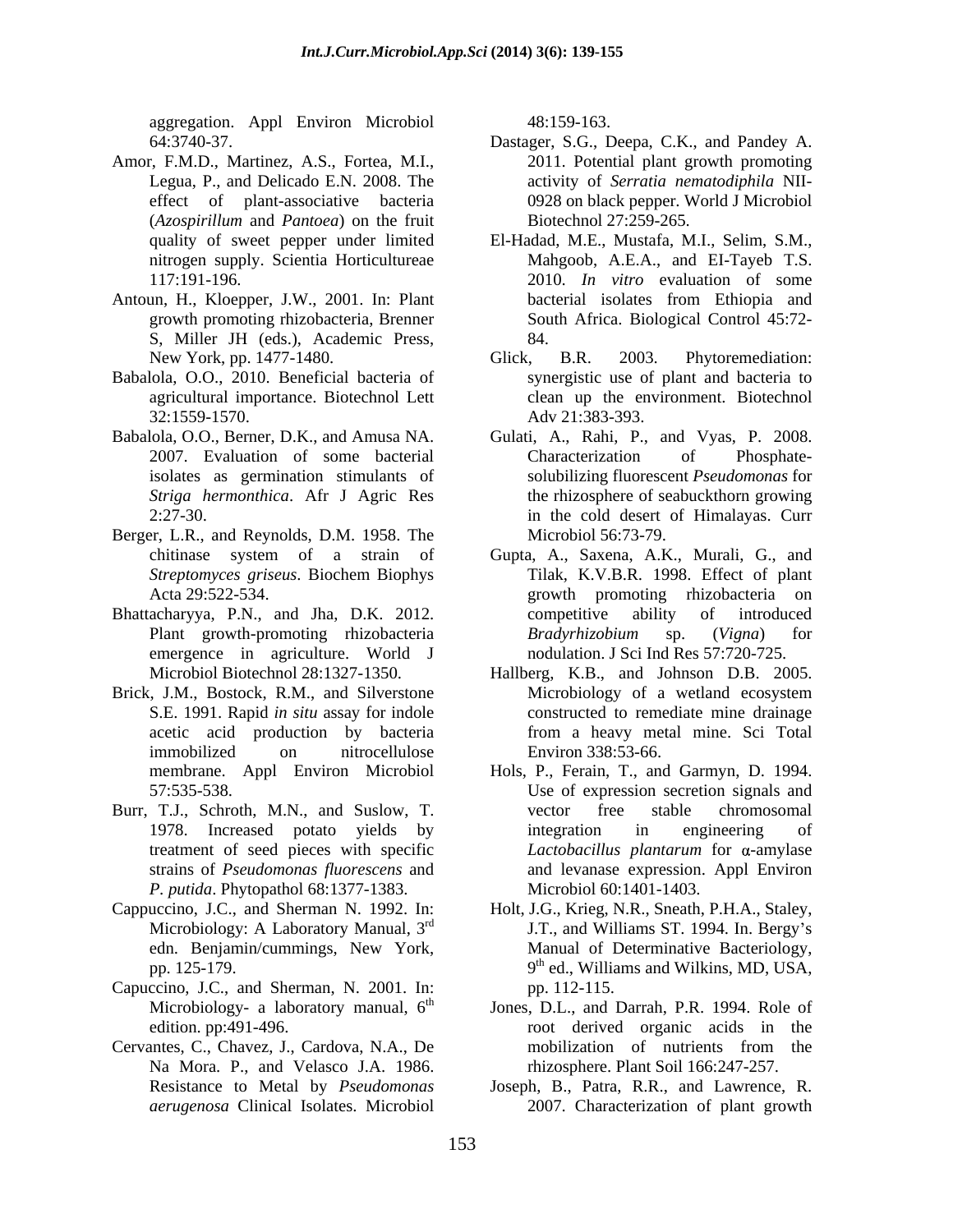chickpea (*Cicer arietinum* L). Int J Plant

- Karlidag, H., Esitken, A., and Turan M. 2007. 2004. Seed biopriming with
- yield of wheat. J Appl Microbiol
- Khan, M.S., Zaidi, A., and Wani PA. 2007.
- Kloepper, J.W. *et al* 2004. Induced systemic
- Kloepper, J.W., and Schrot, M. 1978. Plant radishes. Proc Int Conf Plant Pathog
- Kloepper, J.W., Lifshitz, R., and Zablotowicz 134:169-176.
- Leong, J., 1986. Siderophores: their zinc in soils. J Environ Qual 31: 1570 biochemistry and possible role in the 1575.
- Lorck, H., 1948. Production of hydrocyanic acid by bacteria. Plant Physiol 1:142-
- Ma, Y., Prasad, M.N.V., Rajkumar, M., and Freitas, H. 2011. Plant growth promoting
- Matsuda, A., Moreira, F.M.S. and Siqueira, different origins to zinc, copper and cadmium. Pseq Agro Bras 37:343-355.
- microorganisms. FEMS Microbiol Lett
- promoting Rhizobacteria associated with Nies, D.H., 1999. Engineering plants to cope with metals, Science 285:369-370.
- Prod 1:141-152. Niranjan, S.R., Shetty, N.P., and Shetty, H.S. Effects of root inoculation of plant Pseudomonas fluorescens isolates growth promoting rhizobacteria on yield enhances growth of pearl millet plants growth and nutrient element content of and induces resistance against downy leaves of apple. Sci. Hortic 114:16-20. mildew. Int J Pest Manag 50:41-48. 2004. Seed biopriming with *Pseudomonas fluorescens* isolates
- Khalid, A., Arshad, M., and Zahir ZA. 2004. Pikovskaya, R.I.,1948. Mobilization of Screening plant growth-promoting phosphorus in soil connection with the rhizobacteria improving growth and vital activity of some microbial species. Microbiologia 17:362-370.
	- 96:473 480. Raju, N.S., Niranjana, S.R., Janardhana, G.R., Role of phosphate-solubilizing S.B. 1999. Improvement of seed quality microorganisms in sustainable and field emergence of *Fusarium*  agriculture - A review Agron Sustain *moniliforme* infected sorghum seeds Dev 27:29-43. using biological agents. J Sci Food Agri Prakash, H.S., Shetty, H.S., and Mathur, *moniliforme* infected sorghum seeds 79:206-212.
	- resistance and promotion of plant growth Reed, M.L.E., and Glick, B.R. 2004. by *Bacillus* species. Phytopathology Application of free living plant growth 94:1259-1266. **In the set of the set of the set of the set of the set of the set of the set of the set of the set of the set of the set of the set of the set of the set of the set of the set of the set of the set of the se** promoting rhizobacteria. A Van Leeuw 86:1-25.
	- growth-promoting rhizobacteria on Roberts, W.K., and Selitrennikoff, C.P. 1988. Bact 2:879-882. antifungal activity. J Gen Microbiol Plant and bacterial chitinase differ in 134:169-176.
	- R.M. 1989. Free living bacterial Saeki, K.T., Kunito, H., and Matsumoto, S. inoculation for enhancing crop 2002. Relationship between bacterial productivity. Trends Biotechnol 7:39-44. tolerance levels and forms of copper and 1575.
	- biocontrol of plant pathogens. Ann Rev Sambrook, J., and Russell, D.W. 2001. Phytopathol 24:187-208. Molecular cloning: A laboratory manual. Cold Spring Harbor Laboratory press, New York.
	- 146. Serpil, S. 2012. An agricultural pollutant: chemical fertilizer. Int J Environ Sc Develop, 3 (1):77-80.
	- rhizobacteria and endophytes accelerate Shahroona, B., Arshad, M., and Zahir, Z.A. phytoremediation of metalliferous soils. 2006. Effect of plant growth promoting Biotechnol ADV 29:248-258. rhizobacteria containing ACC-deaminase J.O. 2002. Tolerance to rhizobia from on maize (*Zea mays* L.) growth under axenic conditions and on nodulation in mung bean (*Vigna radiata* L.). Lett Appl Microbiol 42:155-159.
- Nautiyal, C., 1999. An efficient Sharma, K., 2005. Manual of Microbiology. microbiological growth medium for screening phosphate solubilizing identification of bacteria. Ane Books In: Isolation, purification and Pub. New Delhi, p. 41.
	- 170:265-270. Sivan, A., and Chet. I. 1992. Microbial control